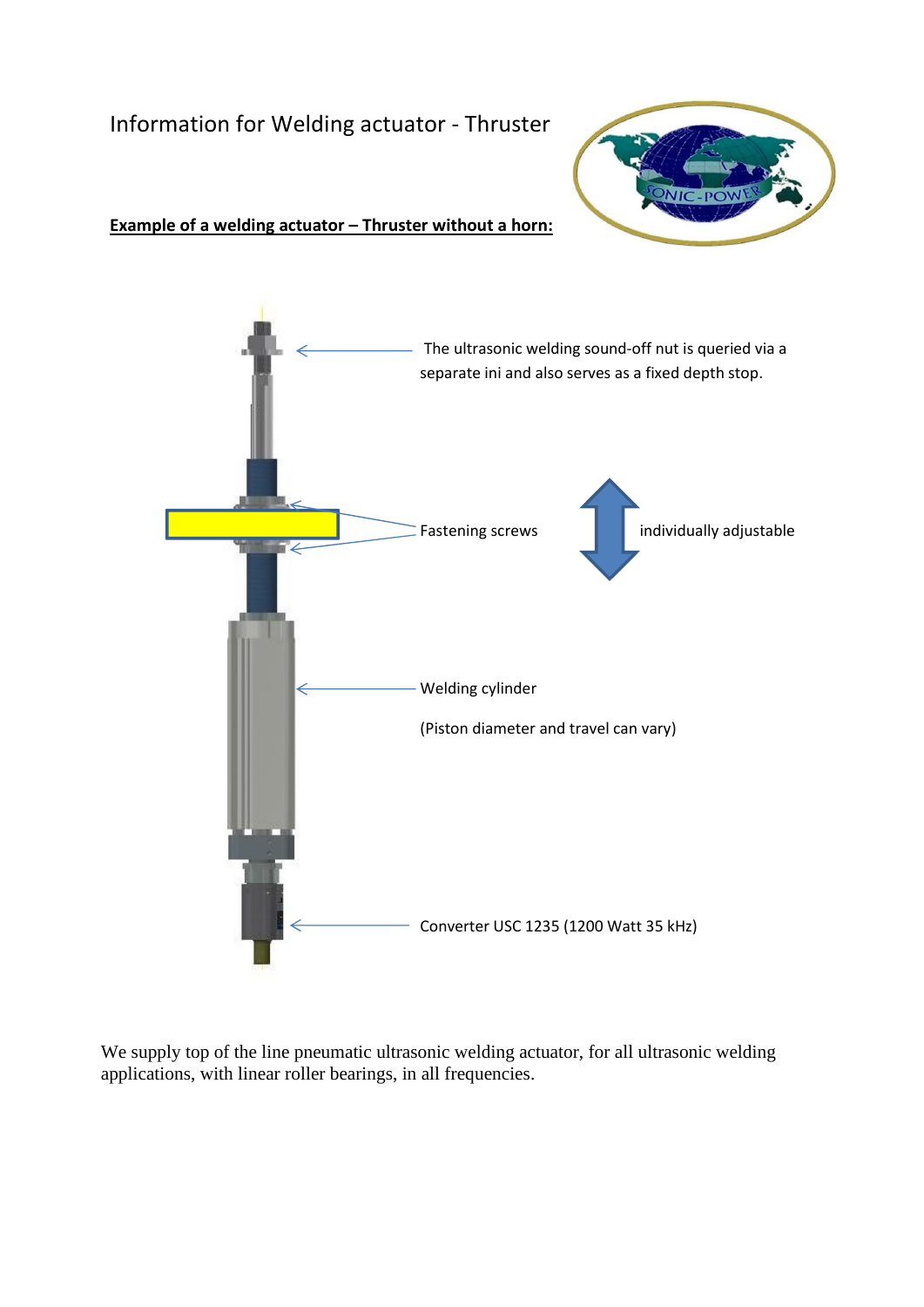# *FEATURES*

- **Narrow profile** for close center to center distances in multi head and automation installations
- **Rugged construction** using the highest quality components provides superior performance, precision, and reliability
- **Compact, single-rail linear ball slide assembly system** offers accurate positioning, stable movement, and friction-free resistance
- **Optional hydraulic slow speed** available for precise, repeatable control of horn travel during the weld cycle
- **100mm, or 150 or 200mm stroke** with mechanical bottom stop adjustable in .001″ (.025mm) increments
- **Top-of-stroke limit switch** for automation application
- **Titanium booster are** standard
- **High-performance transducer** is standard
- **Remote pneumatics availability** offers increased flexibility in system integration
- **Actuator - thruster design provides system flexibility and upgradeability,** reducing equipment investment
- **Compatible with many brands of assembly system**

## **SPECIFICATIONS**

## **Options**

**HYDRAULIC SPEED CONTROL** precision hydraulic control of the melt velocity. Critical to achieve maximum weld strength in staking, inserting and shear joint applications.

**LINEAR OPTICAL ENCODER** Ability to weld by collapse and absolute distance through of stroke with .0005 of an inch resolution.

**PRE-TRIGGER and END-of-WELD LIMIT SWITCHES** Pre-trigger provides ability to initiate weld (sonics on) phase of the cycle prior to contacting part. Great for staking applications. End of weld provides ability to weld to predetermined position in the stroke, simple absolute distance.

#### **38mm, or 51mm or 63mm and 76mm piston air cylinder diameters**

**OPTICAL** cycle activation switches